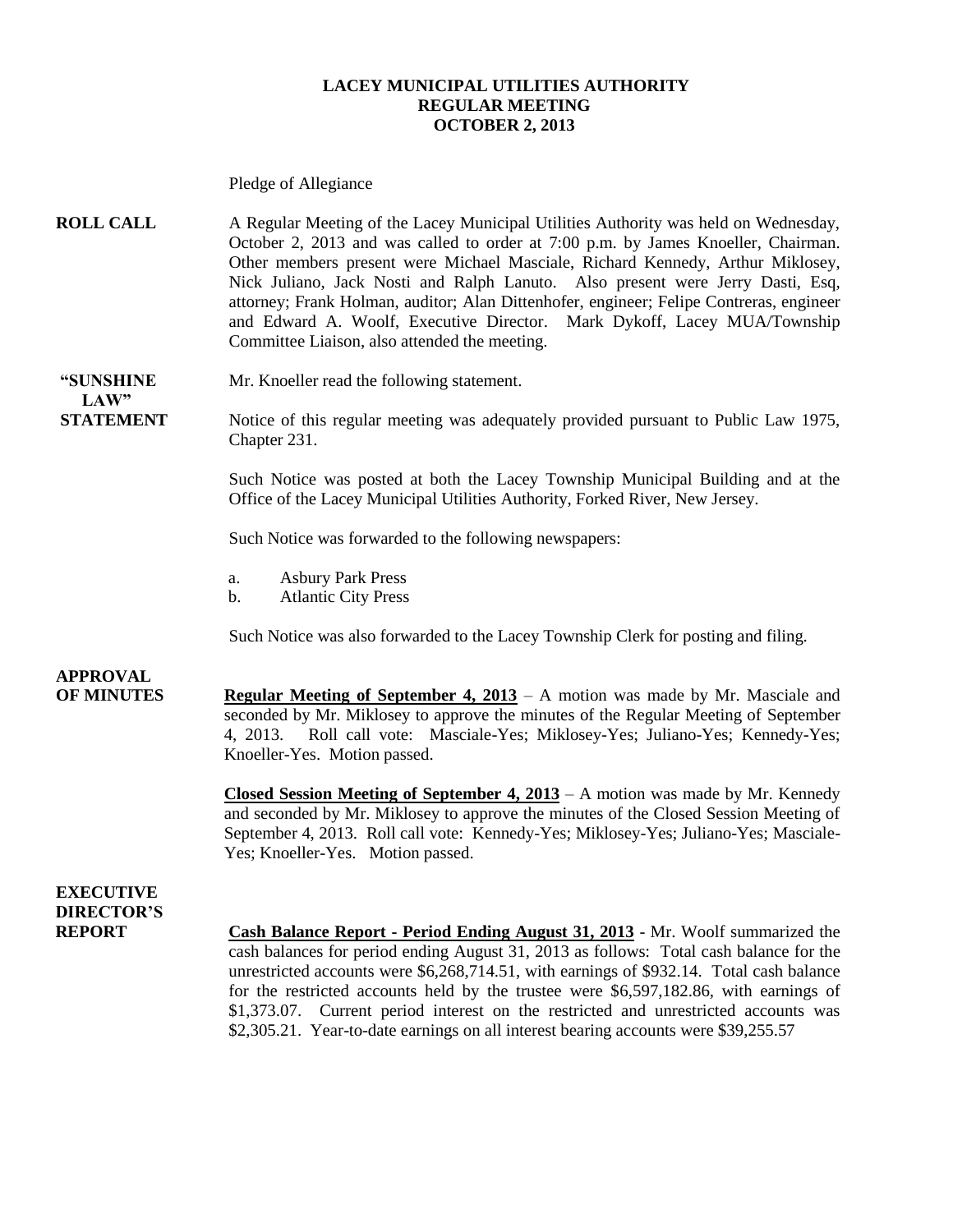**Resolution 2013-59 – Appointing Derek Verge - Utility Maintenance Operator – Grade 3** - On recommendation by the executive director, a motion was made by Mr. Kennedy and seconded by Mr. Miklosey to adopt *Resolution 2013-59, Resolution of the Lacey Municipal Utilities Authority, County of Ocean, State of New Jersey, Appointing Derek Verge as Utility Maintenance Operator, Grade 3.* Roll call vote: Kennedy-Yes; Miklosey-Yes; Juliano-Yes; Masciale-Yes; Knoeller-Yes. Motion passed.

**Resolution 2013-61 – Award Contract for Electrical Maintenance and Repair** - On recommendation by the executive director, a motion was made by Mr. Kennedy and seconded by Mr. Miklosey to adopt *Resolution 2013-61, Resolution of the Lacey Municipal Utilities Authority, County of Ocean, State of New Jersey, Awarding Contract for Electrical Maintenance and Repair to Westphal Electric.* The contractor will be paid on an hourly basis. Roll call vote: Kennedy-Yes; Miklosey-Yes; Juliano-Yes; Masciale-Yes; Knoeller-Yes. Motion passed. Mr. Miklosey asked how the hours of work are determined. Mr. Woolf stated he reviewed what was paid out in previous years and came up with an estimate. He added that the contractor is not guaranteed a specific amount of hours. They were given an estimate of hours they could potentially expect.

**Resolution 2013-62 – Authorize Debt Service Reserve Agreement with Build America Mutual Assurance Company (BAM)** – On recommendation by the executive director, a motion was made by Mr. Masciale and seconded by Mr. Miklosey to adopt *Resolution 2013-62, Resolution of the Lacey Municipal Utilities Authority, County of Ocean, State of New Jersey, Authorize Debt Service Reserve Agreement with Build America Mutual Assurance Company (BAM)*. Roll call vote: Masciale-Yes; Miklosey-Yes; Juliano-Yes; Kennedy-Yes; Knoeller-Yes. Motion passed.

**Resolution 2013-63 – Authorize Debt Service Reserve Surety for the Water Bond with Build America Mutual Assurance Company (BAM)** - On recommendation by the executive director, a motion was made by Mr. Miklosey and seconded by Mr. Juliano to adopt *Resolution 2013-63, Resolution of the Lacey Municipal Utilities Authority, County of Ocean, State of New Jersey, Authorize Debt Service Reserve Surety for the Water Bond with Build America Mutual Assurance Company (BAM).* Roll call vote: Miklosey-Yes; Juliano-Yes; Kennedy-Yes; Masciale-Yes; Knoeller-Yes. Motion passed.

**2014 LMUA Sewer and Water Budgets** Mr. Masciale stated the Finance Committee reviewed the 2014 sewer and water budgets in detail. Mr. Woolf prepared and submitted the proposed budgets for the Commissioners review.

Mr. Miklosey stated the largest increase in the budget is the health insurance. He pointed out that employees who originally opted out in obtaining health insurance are now receiving it.

Mr. Holman reported a rate increase is not proposed in the budget. He stated the challenging factor was with the health insurance and storm related damage, however, the growth of Toll Brothers has offset the overall expenses.

Mr. Masciale thanked the Finance Committee and administrative staff for their hard work in developing the proposed budgets.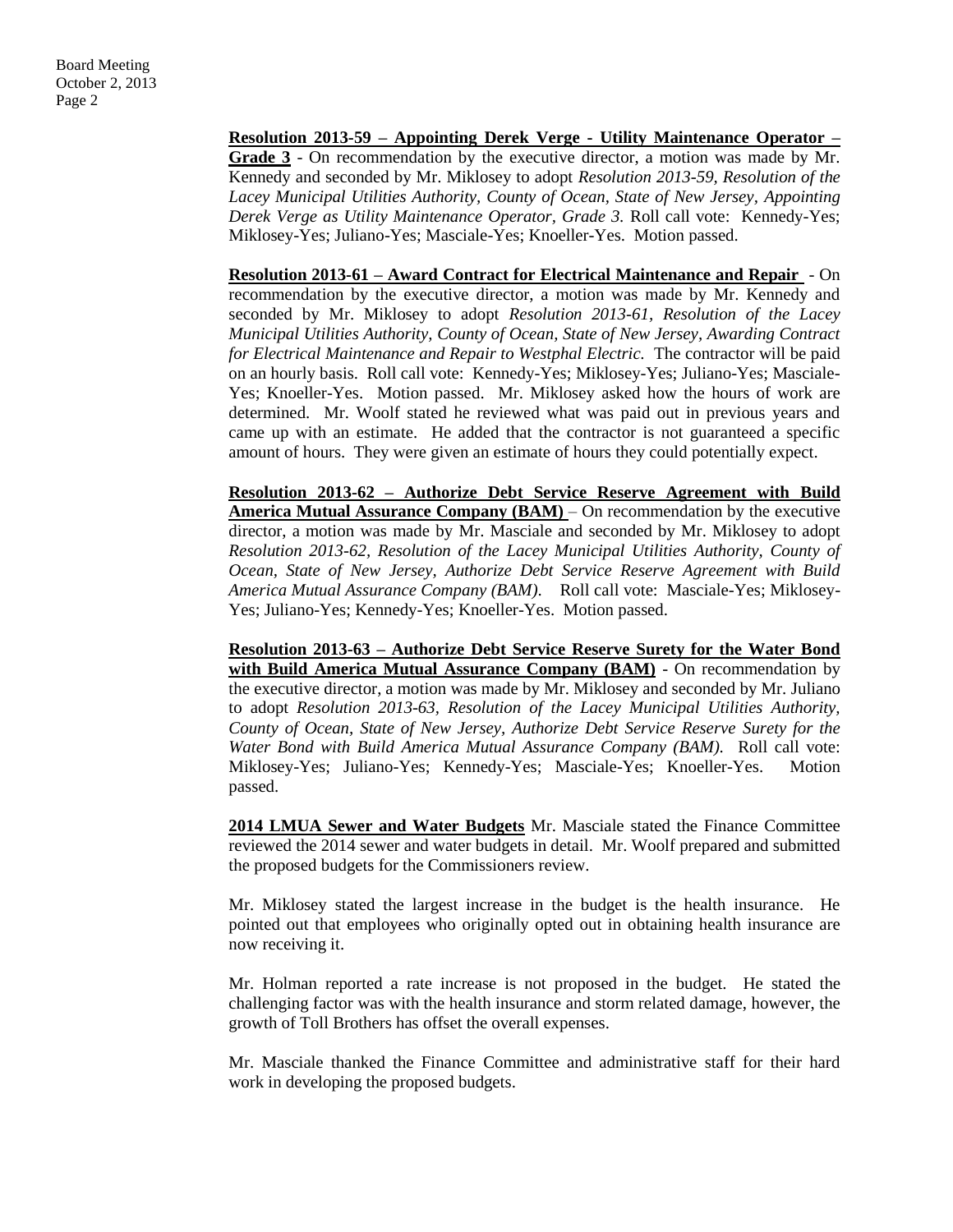**Approve 2014 Sewer Budget** – On recommendation by the executive director, a motion was made by Mr. Masciale and seconded by Mr. Juliano to approve the 2014 Sewer Budget. Roll call vote: Masciale-Yes; Juliano-Yes; Miklosey-Yes; Kennedy-Yes; Knoeller-Yes. Motion passed.

**Approve 2014 Water Budget** – On recommendation by the executive director, a motion was made by Mr. Masciale and seconded by Mr. Juliano to approve the 2014 Water Budget. Roll call vote: Masciale-Yes; Juliano-Yes; Miklosey-Yes; Kennedy-Yes; Knoeller-Yes. Motion passed.

# **BUSINESS**

**REPORT** The business report was submitted for review.

**ENGINEER'S**

**REPORT Water Treatment Plant No. 1 Upgrades** - Mr. Dittenhofer stated this project is ongoing. The schedule has been revised with the contractor and the anticipated completion date is October  $10<sup>th</sup>$ . He pointed out this date does not include Well No. 8. He is still waiting for the power from JCP&L to be completed from Plant 1 to Plant 2.

> **Approval of Change Order No. 3 – Water Treatment Plant Upgrades – Plant No. 1 – Installation of Wells 7 & 8 – TKT Construction** – Mr. Dittenhofer explained the change order of \$81,972.00 is for control work that was not in the original contract when it went out to bid. Mr. Contreras summarized the change order as follows:

> He stated the first three items are related to controls. First item is to be able to remotely control communications between treatment plant Well No. 8 and the existing tank. The second item is the integration between water treatment plant No. 1 and water treatment plant No. 2 and the tanks, which has to do with licensing and radio signal. The third item is to have assistance of remote access to check the condition of the system through a computer, phone, etc. The other six items are quantity adjustments which includes recycling, changing pumps, new fencing and landscaping.

> Mr. Knoeller stated he discussed this change order with the engineer to determine what change order items were necessary, and what value they would have to the new operation of wells  $7 \& 8$  and the treatment plant, and what could save the Authority labor, time, effort and money. He asked the engineers to get a price comparison for additional fencing to see if it can be done cheaper. Additionally, he recommends the Authority take charge in landscaping by putting stone down to eliminate maintenance. Mr. Knoeller stated he understands the need for the controls in the event there is a problem it can be addressed immediately, thereby eliminating the need of physically going to the plant. He stated a project of this size should have had these items in the initial bid package.

> Mr. Knoeller recommends removing items E14 and E15 from the change order. Additionally, he is asking that the contractor give the Authority a credit by removing the top soil and seed charges from their change order. Mr. Dittenhofer stated it is important to get the electrical items approved. A motion was made by Mr. Masciale and seconded by Mr. Miklosey to approve change order items E-8, E-9, E-10 and E-11 on Change Order No. 3 in the amount of \$70,900.78. This Change Order reflects the omission of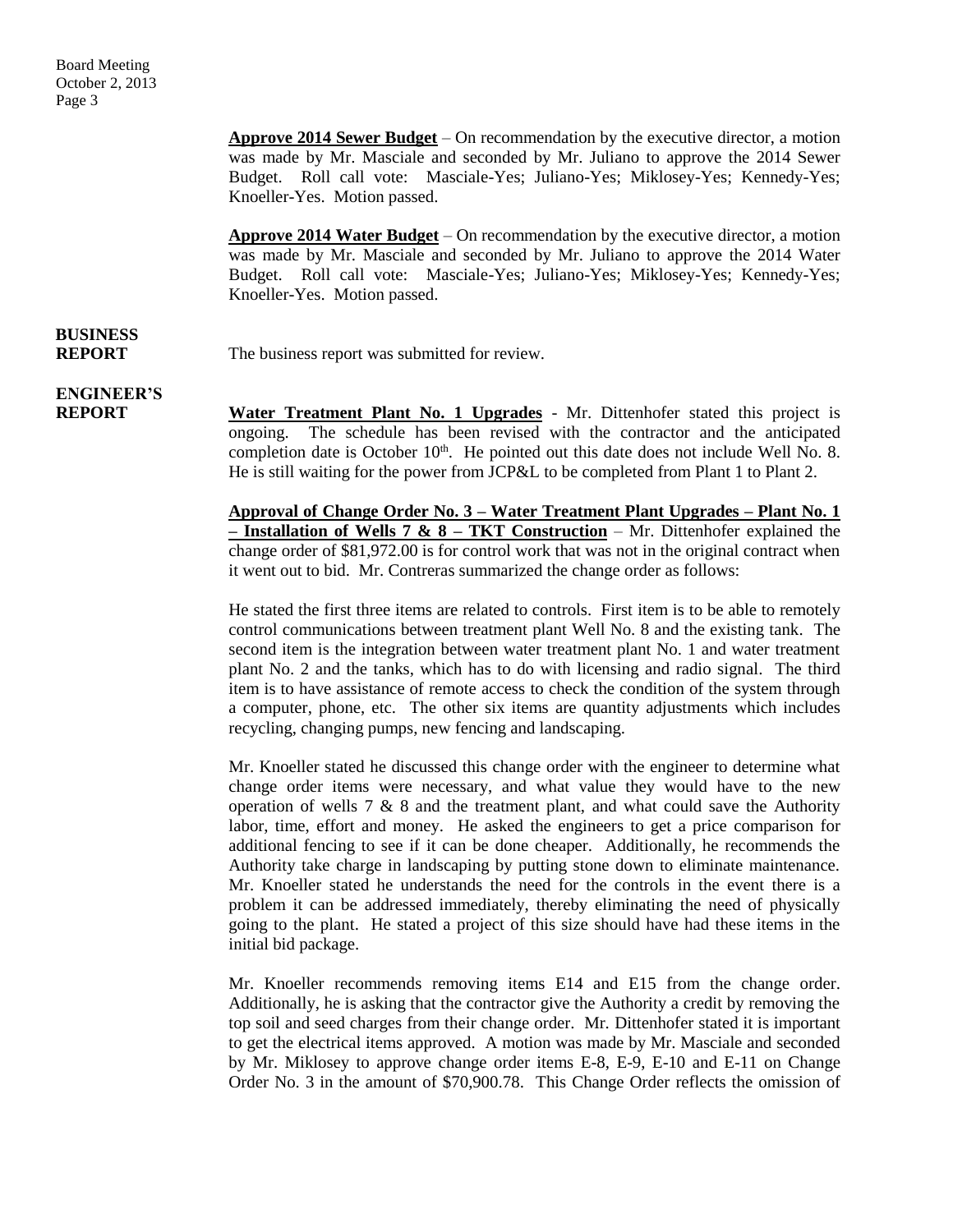items E14 and E15. Roll call vote: Masciale-Yes; Miklosey-Yes; Juliano-Yes; Kennedy-Yes; Knoeller-Yes. Motion passed.

**Decommissioning of Brookdale Wells No. 1 & No. 2** - Mr. Knoeller asked Mr. Dittenhofer to provide the Board with a plot plan for the actual size of the lot for the next meeting. He asked that it be broken down into square footage.

**Installation of Hydraulic Grinder at Parker's Point & L4** – Mr. Dittenhofer stated this project is ongoing.

**Cleaning & Televising Contract No. 8** – Mr. Dittenhofer stated the design is complete for this project. A bid opening is scheduled for October  $8<sup>th</sup>$ .

## **ATTORNEY'S**

**REPORT Bond Refunding** – Mr. Dasti stated the bond refunding process is proceeding through, and will be able to sell the bonds at the end of the month.

> **Crown Castle** – Mr. Dasti stated Crown Castle is requesting to put fiber optics in an easement area the LMUA has across Township property. Mr. Dittenhofer advised the Authority this would not be an issue. Mr. Dasti stated he would approach the Township with this request issue since they own the property.

### **AUDITOR'S**

**REPORT Accountant's Status Report – Month Ended August 31, 2013** – Mr. Holman reported overall, the budget is satisfactory. Expenses, revenues and user charges are favorable. In reference to the OCUA report, Mr. Miklosey noted the report did not include July information. It only referenced June and August. Mr. Holman stated he would look into this issue.

### **CORRESPONDENCE**

**Irene Hollings** – Ms. Hollings was present to request relief of utility bill, due to unexplained high water usage. Mr. Knoeller recommended waiting for the next billing period to compare the reading. A determination can be made at that time if the meter should be pulled for testing. .

**John Cangelosi** – Requesting relief of utility bill, due to broken water pipe. Since the water that leaked did not go into the sewer system, a motion was made by Mr. Kennedy and seconded by Mr. Miklosey to grant a credit adjustment in the amount of \$578.87 (96,000 gallons). Roll call vote: Kennedy-yes; Miklosey-Yes; Juliano-Yes; Masciale-Yes; Knoeller-Yes. Motion passed.

**Mr. & Mrs. Tempera** - Requesting relief of utility bill, due to broken water pipe. Since the water that leaked did not go into the sewer system, a motion was made by Mr. Kennedy and seconded by Mr. Masciale to grant a credit adjustment in the amount of \$1,484.60 (243,000 gallons). Roll call vote: Kennedy-Yes; Masciale-Yes; Juliano-Yes; Miklosey-Yes; Knoeller-Yes. Motion passed.

**John Neuner** - Requesting relief of utility bill, due to outside faucet leak. Since the water that leaked did not go into the sewer system, a motion was made by Mr. Kennedy and seconded by Mr. Juliano to grant a credit adjustment in the amount of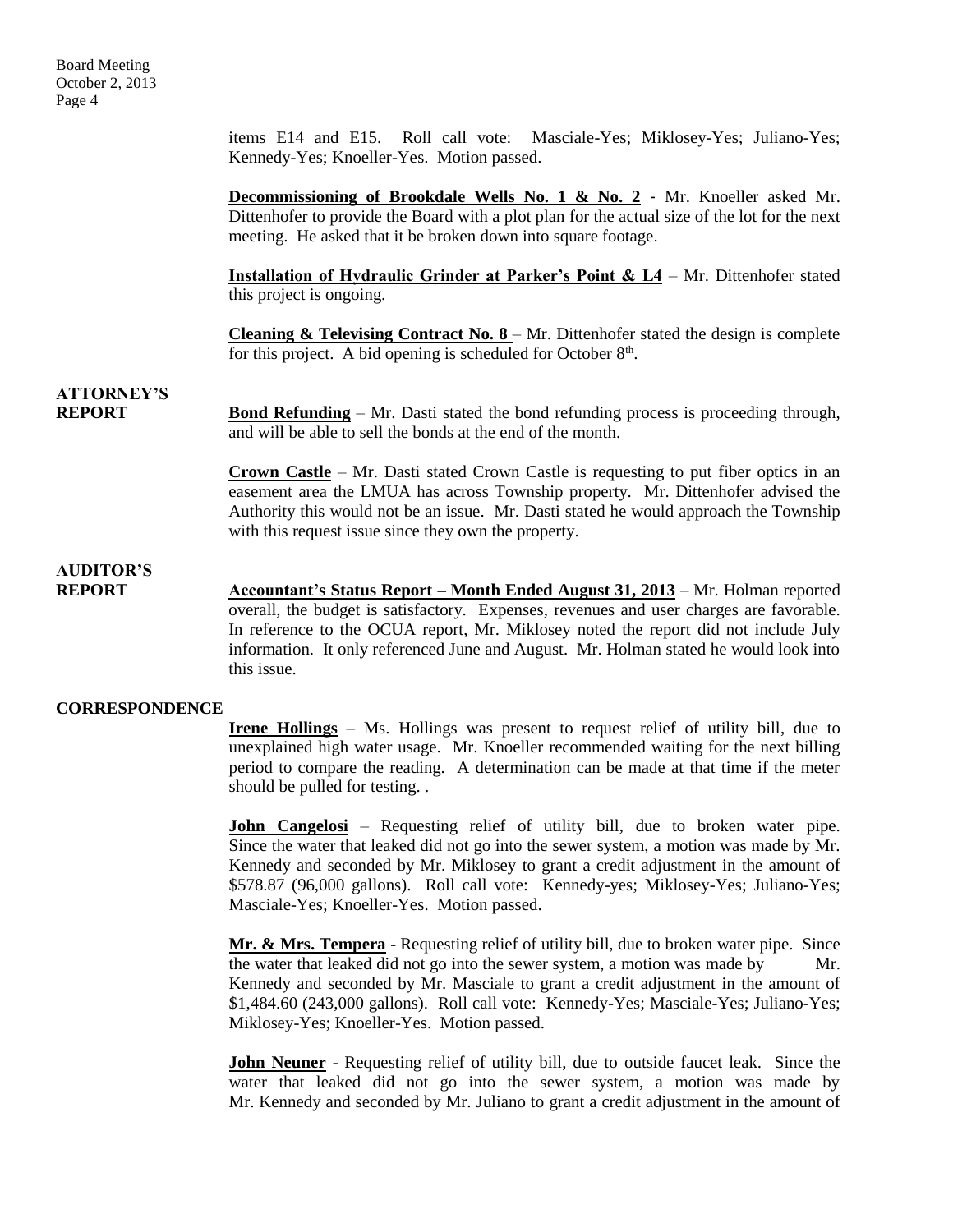\$805.53 (120,000 gallons). Roll call vote: Kennedy-Yes; Juliano-Yes; Miklosey-Yes; Masciale-Yes; Knoeller-Yes. Motion passed.

**Mark Dykoff, Normandie Drive** – Requesting relief of utility bill, due to over-filling of swimming pool. Based upon the available information, a motion was made by Mr. Kennedy and seconded by Mr. Miklosey to grant a credit adjustment in the amount of \$214.77 (37,000 gallons). Roll call vote: Kennedy-Yes; Miklosey-Yes; Juliano-Yes; Masciale-Yes; Knoeller-Yes. Motion passed.

**Mr. & Mrs. Matthews** – Requesting relief of utility bill, due to broken water pipe. Since the water that leaked did not go into the sewer system, a motion was made by Mr. Kennedy and seconded by Mr. Miklosey to grant a credit adjustment in the amount of \$623.51 (89,000 gallons). Roll call vote: Kennedy-Yes; Miklosey-Yes; Juliano-Yes; Masciale-Yes; Knoeller-Yes. Motion passed.

**Steven Raferzeer** - Requesting relief of utility bill, due to filling pool since pool liner needed to be replaced. Based upon the available information, a motion was made by Mr. Kennedy and seconded by Mr. Miklosey to grant a credit adjustment in the amount of \$15.08 (13,000 gallons). Roll call vote: Kennedy-Yes; Miklosey-Yes; Juliano-Yes; Masciale-Yes; Knoeller-Yes. Motion passed.

**Richard Samulka** - Requesting relief of utility bill, due to broken water pipe. Since the water that leaked did not go into the sewer system, a motion was made by Mr. Kennedy and seconded by Mr. Masciale to grant a credit adjustment in the amount of \$112.88 (39,000 gallons). Roll call vote: Kennedy-Yes; Masciale-Yes; Juliano-Yes; Miklosey-Yes; Knoeller-Yes. Motion passed.

**Steven Letizia** – Requesting relief of utility bill, due to leak in crawl space. Based upon the available information, a waiver of a portion of the charges could not be supported.

**OLD BUSINESS Gluck Walrath, LLC** – Mr. Knoeller stated at the last meeting there was discussion Gluck Walrath was seeking additional money for anticipated services they would be providing to the Authority. Mr. Woolf stated initially they were, however, the Agreement presented is what was originally agreed to in the amount of \$22,500,00. On recommendation by the executive director, a motion was made by Mr. Miklosey and seconded by Mr. Masciale to authorize execution of the fee agreement between the Lacey Municipal Utilities Authority and Gluck Walrath, LLC in the amount of \$22,500.00. Roll call vote: Miklosey-Yes; Masciale-Yes; Juliano-Yes; Kennedy-Yes; Knoeller-Yes. Motion passed.

#### **NEW BUSINESS** There was no new business to discuss.

## **PUBLIC BUSINESS/**

**COMMENT Regina Discenza, Sunset Drive** – Mrs. Discenza asked what is the total cost for health insurance benefits in the Authority's 2014 budget. Mr. Holman stated \$486,000.00.

> Mrs. Discenza asked how many homes went off-line due to Hurricane Sandy, and how many homes have had service restored. Ms. Busch stated there were eighty-seven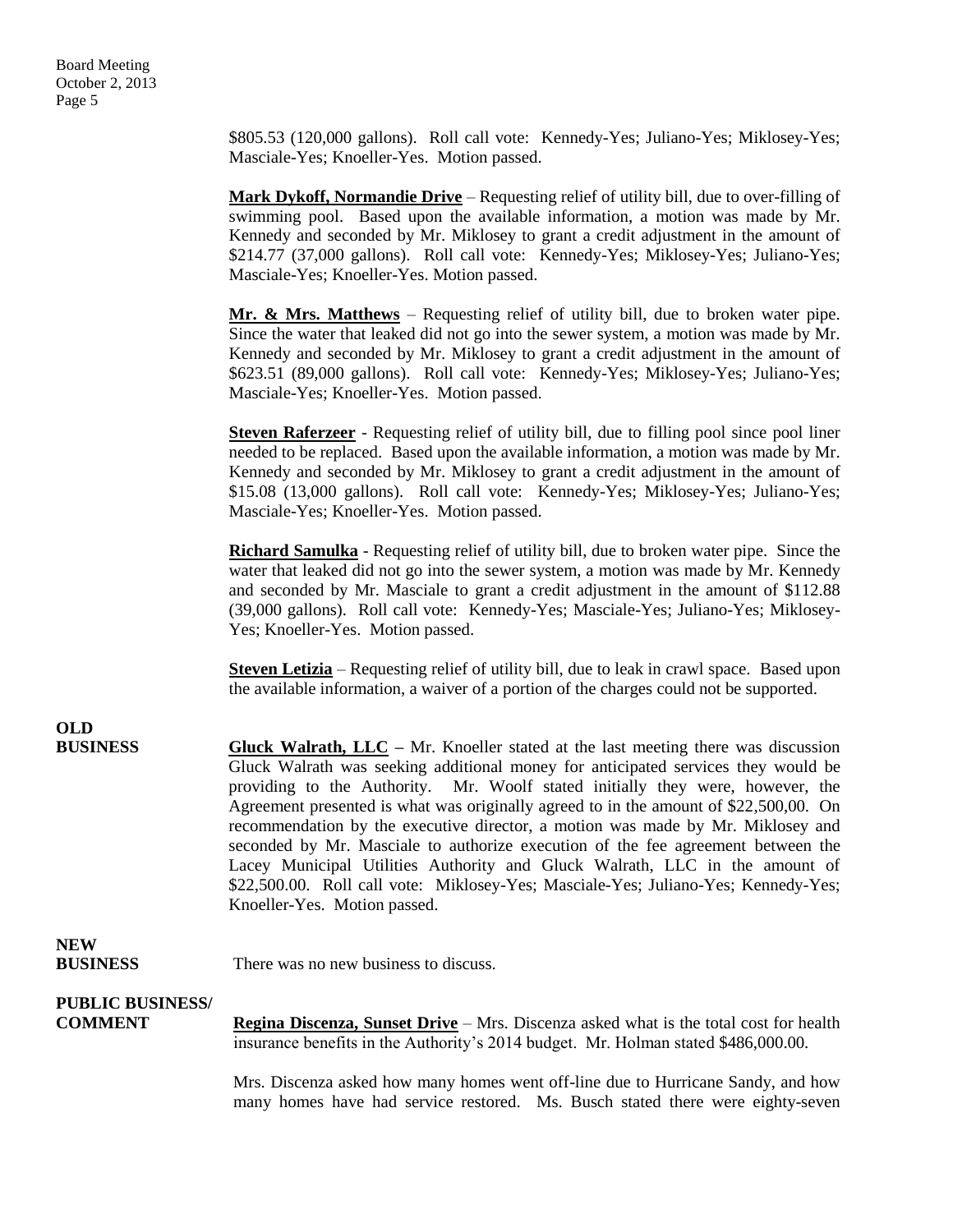confirmed disconnections, and as of this date twelve have been reconnected. Mrs. Discenza stated she thought six hundred homes were affected. Mr. Knoeller stated that amount was homes that may have suffered damage. Ms. Busch added that there were home owners who shut their water off but did not actually disconnect.

Mrs. Discenza informed the Board that she has read the book "Toms River" and had asked that they read the book as well. She stated the book alleges that the drinking water out of Community Medical Center's water fountain was contaminated for over forty years due to contamination of the deep wells. Mr. Knoeller reassured her there is no need for concern of contamination with any of the wells in town, especially new wells 7 & 8.

# PAYMENT OF

**VOUCHERS** WHEREAS, the members of the Lacey Municipal Utilities Authority carefully examined all vouchers presented for payment of claims;

> **NOW, THEREFORE, BE IT RESOLVED** by the Lacey Municipal Utilities Authority that:

> 1. Said vouchers in the sum of \$591,194.09 be same are hereby approved to be paid.

2. Said vouchers are listed on the attached computer check register.

A motion was made by Mr. Miklosey and seconded by Mr. Masciale to adopt the above resolution. Roll call vote: Masciale-Yes; Masciale-Yes; Juliano-Yes, but abstains on Eastern Warehouse Distributors; Kennedy-Yes; Knoeller-Yes. Motion passed.

**ADJOURNMENT** There being no further business to discuss, the meeting was adjourned at 7:45 p.m.

Respectfully submitted,

Michele Kennedy Executive Secretary